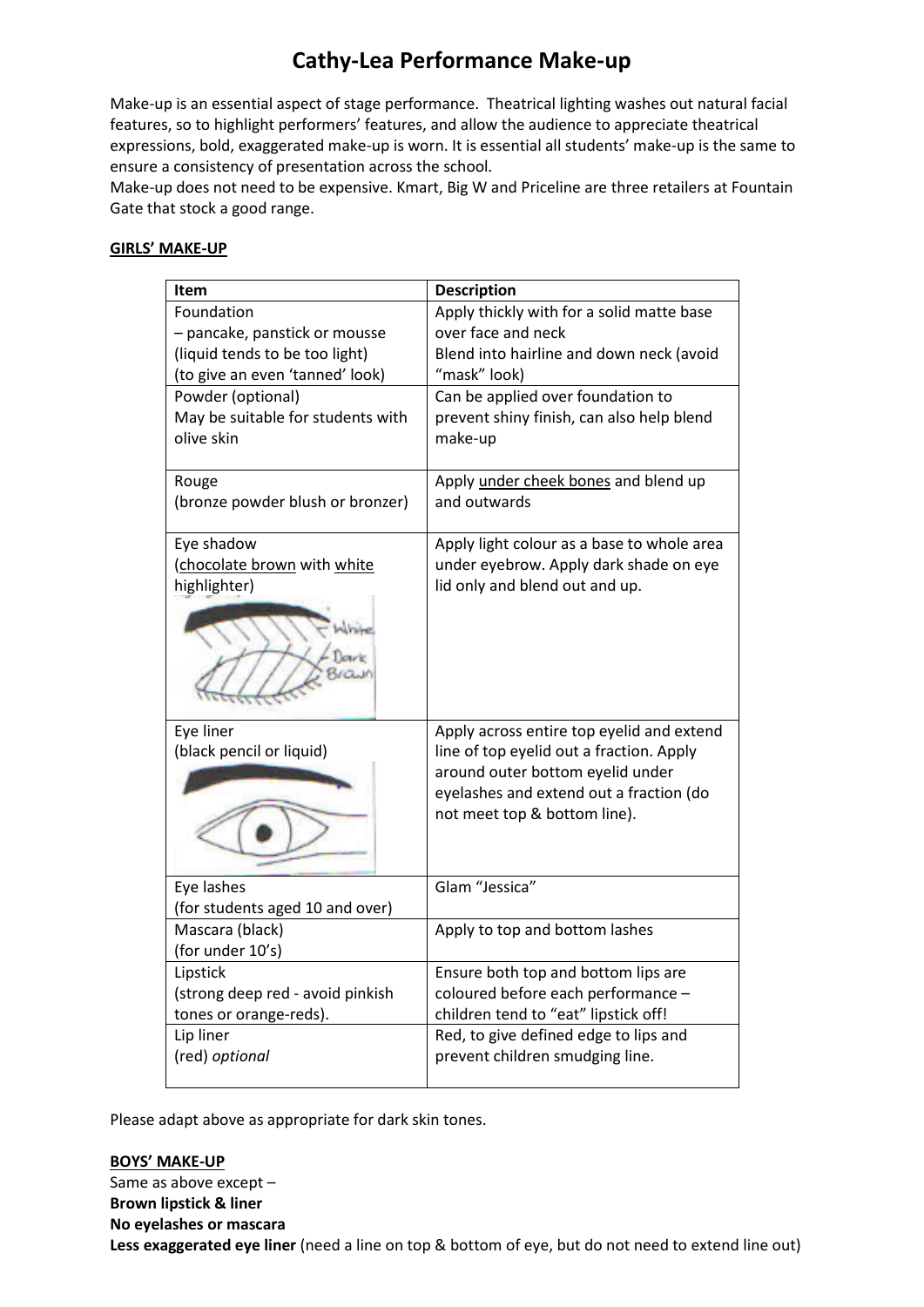**Images of performance make-up. Note eyeliner starts in middle bottom under eye and extends beyond eye.**



**How to do a Ballet Bun** <https://www.bloch.com.au/blogs/education/how-to-make-a-perfect-bun>

#### **YOU WILL NEED**

Hair brush, hair elastic, hairspray, hair gel, hair net, hair pins, bobby pins (do not use a 'donut' unless the student has extremely short or extremely thin hair)

The most effective pins for securing a bun are hairpins. Hairpins have several crimps (waves) in the middle of each prong, which help the pin grip the hair. The thicker, less flexible pins provide the strongest hold. Bobby pins are best used to hold down flyaway hairs or fringes and to secure curls or plaits. To use the bobby pin, it is best to hold it with the raised prong on the top side and slightly open.

#### **METHOD**



Brush all the hair towards the centre back of the head. Gather the hair into a tight ponytail and secure with an elastic band, ensuring that there are no bumps. To stop frizzy and fly-away hairs, apply a small amount of gel evenly from the roots to the ends of the hair, with your fingers or with the comb. Children with very curly, thick or fine hair may need their hair gelled or sprayed before securing into a ponytail. Brush or gel fringes back off the face and secure with bobby pins if necessary.